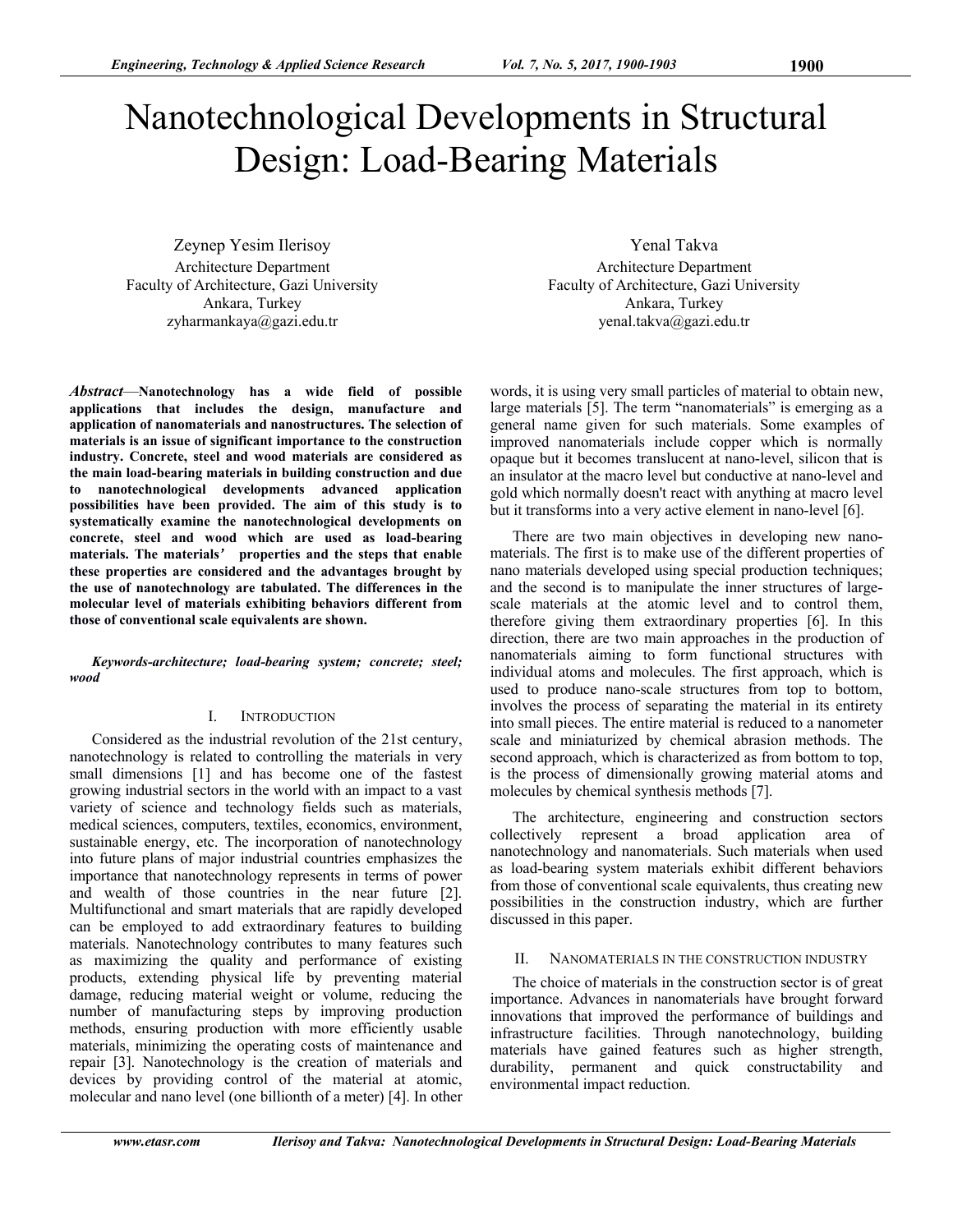# *A. Concrete*

Concrete, which is a cement based and multi-phase composite material and have been widely used for many years, are gaining important new features with the use of carbon nanotubes and nanoparticles. Carbon nanotubes are graphite planes wrapped around pipes and have a cylindrical surface containing regular hexagons with carbon atoms at their corners [8]. Carbon nanotubes have superior properties such as surface chemistry and high stability due to its higher conductivity than copper, elastic deformation and durability stronger than steel [9]. Carbon nanotubes, ranging in length from about a few micrometers to 550 micrometers and ranging in diameter from about 1 to 50 nm, are in the form of cylinders and are classified as single (SWCNT) or multilayer (MWCNT). Adding carbon nanotubes to the cement in a small amount significantly improved the mechanical properties of the concrete [8]. Multilayered nanotubes provide the highest increase in compressive strength and bending strength of concrete. They have yielded an advantage of  $+25$  N/mm2 in compressive strength and  $+8$ N/mm2 in bending strength compared with conventional samples [10].

Nanoparticles can be defined as particles whose size ranges from 1 to 100 nm [6]. The first of these particles used to improve concrete material properties is titanium dioxide (TİO2). In most applications, the concrete surface is exposed to liquids such as water, mineral solutions, oil, solvents, etc., which results in wear, exposure to environmental influences, and erosion. When dry concrete is exposed to liquid, most of the fluids are absorbed by the pores due to capillary forces. For this reason, it is important to synthesize concrete with water repellent property in order to increase the durability [11]. TiO2 is a white pigment that can be used as a reflective coating material that can decompose organic pollutants and volatile organic compounds by strong photocatalytic reactions. It reduces airborne contaminant concentration when used outside the building. TiO2 is a hydrophilic material that allows the surface to be cleaned and used to keep the whiteness and gloss of the material for a long time [12].

Another nanoparticle used in concrete is silica. This compound, with the chemical formula SiO2, is crystal-like, just like diamond. This material, which is found abundantly in the earth's crust, has a relatively high melting and boiling point and exists in two forms in nature, as crystalline and amorphous. The production of high quality concrete depends on the type and size of the silicon particles. Adding this nanoparticle into the cement mortar makes the compressive and bending strength of the cement mortar better than conventional mortar. In the concrete material, it ensures the control of the CSH (calciumsilicate-hydrate) dissociation reaction and increases the strength of the concrete by preventing the water from penetrating into the concrete [13].

Another nanoparticle used in the concrete industry is nano amorphous silica. Amorphous silica is one of the allotropes of silicon. It is an important material used primarily for increasing adherence and obtaining high performance concrete. The other advantages that it provides to concrete can be listed as resistance against abrasion, non-slip surface acquisition, resistance to fire and anti-reflective properties.

Concrete is a brittle material and its repair in case of cracking can be very difficult. However, latest studies used bacteria to repair cracks in the material so that concrete was able to renew itself. In this method, the concrete is renewed with the help of a special bacteria that can live in the alkaline (basic) concrete environment within nature. An example of these bacteria is known as Bacillus, which lives in alkaline lakes in Russia and Egypt. These bacteria are embedded in small ceramic trenches and are incorporated into the wet concrete mix. Staying dormant in concrete, these bacteria become active with the increase of cracks and water leaks. The resulting calcium carbonate from their reactions penetrates into the cracks and closes the pores. By adding the anaerobic microorganisms used in this application to the mixture of water and concrete, the resistance of 28 days cured concrete increases by 25% [12].

# *B. Steel*

Steel is one of the most important materials widely used in the building industry. Its properties such as strength, corrosion resistance and weldability are very important in design and construction [14]. Fatigue under constant load creates deformations in the material. Increased tension causes cracking. In this case, the physical life of materials used in the construction is reduced. Research has shown that the use of copper nanoparticles reduces cracking caused by fatigue. It is also revealed that the addition of copper nanoparticles to the steel prevented the stresses and corrosion effects from the pressure-induced stress [15]. The steel produced with these nanoparticles has been used primarily in the building industry and bridges. In addition to the increase in durability, surface roughness is reduced and features of fingerprint remnant prevention and anti-corrosion properties are also obtained.

It is important to ensure sufficient strength at the connection points used to connect the different load-bearing system components to each other in steel structures. Concerning this issue, nanoparticles of vanadium and molybdenum reduce fracture problems and hydrogen brittleness at the connection points with the use of high strength bolts, and allow cracking problems to be postponed [16]. When it is considered that the welded parts are fragile, the strength of these parts under dynamic loads is increased by using magnesium and calcium nanoparticles [17]. In particular, carbon nanotubes can be used to strengthen high strength steel cables used in suspension bridge constructions. The use of strong cables in the buildings reduces construction costs and saves time. Nano scale strong cables were produced in conducted studies by using phase correction cementite (Fe3C). The use of TiO2 has also led to a major transformation in the manufacture of nano-wires, nano-coatings and bolts used in construction [12]. The increase in yield strength increases the physical life of steel material. Oxides which are commonly used in spray coating techniques are used to increase yield strength. The alloys used increase the yield strength of the steel 100 times. The alloy uses carbon-nitrite alloy containing yttrium oxide nanoparticles [14, 15]. In addition, stainless steel castings have been produced in nanotechnology using different compounds such as manganese, nitrogen and niobium carbide. The steel produced with this method has high heat tolerance.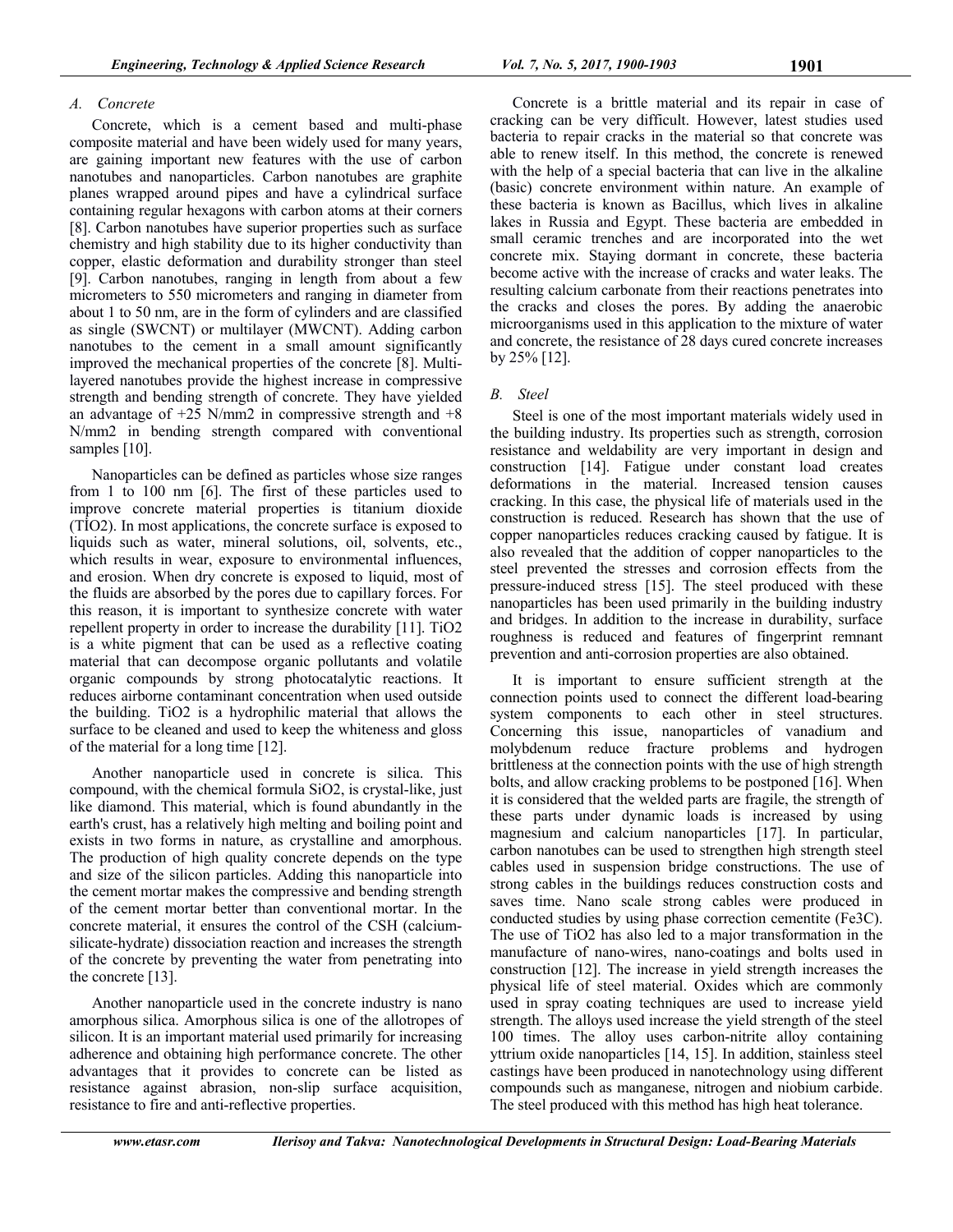Finally, the MMFX2 steel, obtained by modifying the conventional steel microstructure, is three times stronger than conventional steel, more flexible, has higher strength and higher resistance to corrosion [12]. In this product, the formation of microgalvanic cells, which have a significant contribution to accelerating the corrosion activity in material composition and production processes, is minimized [15]. Increasing the resistance to corrosion has made the use of this material economically more advantageous. The properties of this modified steel can be summarized as being cheaper than ordinary steel, more malleable, having better energy absorptive properties and higher durability .

#### *C. Wood*

Wood is a living material used as a daily building material from the past ages to present day and consists of nanotube or nano fibrillation. The lignocellulosic structure (woody texture) formed by the combination of lignin and cellulose, which strengthen plant cells, is extremely strong. Nanoscale lignocellulosic surfaces create new opportunities for appropriate for self-cleaning surfaces, self-repairing features, high-level water repellent coatings containing silica and alumina nanoparticles, and wood materials with hydrophobic polymers [1, 18]. With nanotechnology, scientists aim to control fiber bonding at the microscopic level and improve the structural performance and usability of the wood by providing nanofiber bonding. Nanotechnology can reduce or eliminate the occurrence of random defects that limit the performance of wood. Nanocatalysts that trigger chemical reactions and make the wood more functional than its current properties make these reactions faster, easier and more effective. In addition, natural nanoparticle insecticides and repellents, self-cleaning wood surfaces, and nanosensors that define photocatalytic degradation of contaminants are at the forefront of nanotechnological uses in wood materials [19].

# III. APPLICATION AND EVALUATION

The construction sector is one of the most prominent application area of nanotechnology. According to [20], the construction sector is the primary potential consumer of nanostructured materials, although many materials have not yet cleared the laboratory phase. Table I compares the advantages of the nanoparticles used in the nanotechnological production process on the load-bearing materials. Nanomaterials' advantages can be summarized as follows:

- In case of concrete: self-repair, faster stiffening and hydration, high strength, reduction of air pollutant concentration, easy cleaning and self-cleaning, water repellent property, resistance against fire and abrasion.
- In case of steel: cracking and corrosion control, fingerprinting, high ductility and yield strength, high heat tolerance, better weldability and high strength steel cable production, as well as high resistance to fire, delayed cracking problems in high strength screws, high flexibility and scratch resistance.

• In case of wood: rot retardancy, water repellency, preservation of color, fire protection, easy cleaning and selfcleaning.

| TABLE I. | PROPERTIES OF DIFFERENT NANOMATERIALS |
|----------|---------------------------------------|
|          |                                       |

| Nanoparticles                                  | <b>Property</b>                                                                               | Nano-concrete  | Nano-steel | Nano-wood |
|------------------------------------------------|-----------------------------------------------------------------------------------------------|----------------|------------|-----------|
| SÌO2                                           | Self-repair<br>Faster stiffening<br>Faster hydration<br>High strength                         | V              |            |           |
|                                                | Rot retardancy<br>Water repellency                                                            |                |            | $\sqrt{}$ |
|                                                | Resistance against fire                                                                       |                | $\sqrt{}$  | $\sqrt{}$ |
| <b>CNT</b><br>TÌO <sub>2</sub>                 | High strength<br>Reduction of air<br>pollutant concentration                                  | V<br>$\sqrt{}$ |            |           |
|                                                | Easy cleaning, Self-<br>cleaning<br>Water repellent property                                  | $\sqrt{}$      |            | V         |
|                                                | Preservation of color<br>Fire protection                                                      |                |            | V         |
| Nano Amorphous<br>Silica                       | Resistance against fire<br>Resistance against<br>abrasion                                     | $\sqrt{}$      |            |           |
| Vanadium<br>Molybdenum                         | Delayed cracking<br>problems in high<br>strength screws                                       |                | $\sqrt{}$  |           |
| Copper                                         | High flexibility<br>Scratch resistance<br>Cracking and corrosion<br>control<br>Fingerprinting |                |            |           |
| Carbon-Nitrite<br>Alloy                        | high ductility and yield<br>strength                                                          |                | $\sqrt{}$  |           |
| Manganese,<br>Nitrogen Niobium<br>Carbide      | High heat tolerance                                                                           |                | V          |           |
| Mg<br>Ca                                       | Better weldability                                                                            |                | $\sqrt{}$  |           |
| <b>Phase Correction</b><br>Cementite<br>(Fe3C) | High strength steel cable                                                                     |                | $\sqrt{}$  |           |
| Alumina                                        | Rot retardancy                                                                                |                |            | $\sqrt{}$ |

# IV. CONCLUSION

Nanotechnology can be used to provide significant improvements to the properties of materials widely used in the construction industry, such as concrete, steel and wood. Along with maximizing the quality and performance of existing products, they contribute to many criteria such as extending the physical life by preventing damage to materials, providing production with more efficient use of materials, minimizing operating or maintenance-repair needs. Along with the fact that nanotechnology produced products have unique characteristics; significant reduction of existing construction problems, the shortening of construction time and effecting the long-term costs are also possible. In professional terms, these progresses should be followed carefully.